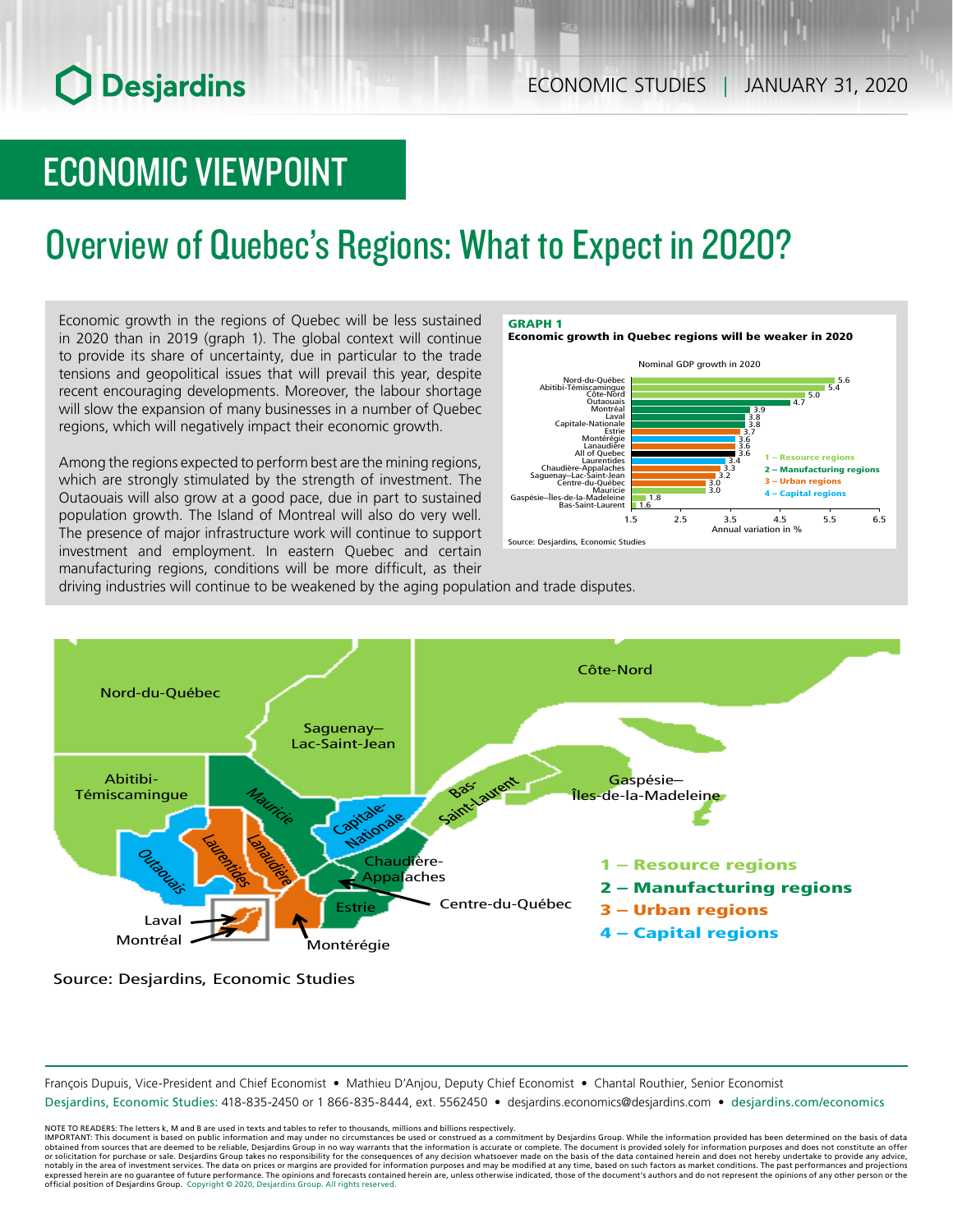# **O** Desjardins

## **Population Growth Will Slow in Most Quebec Regions by 2026**

Population growth will be less sustained over the next few years than in the past in most Quebec regions, according to the demographic projections of the Institut de la statistique du Québec (ISQ) released in fall 2019 (graph 2).

## GRAPH 2

Population growth will slow in almost all regions by 2026



p: Institut de la statistique du Québec projections, based on the baseline scenario for 2019 Sources: Institut de la statistique du Québec and Desjardins, Economic Studies

Demographic dynamics vary widely at the regional level. While the Island of Montreal and the surrounding areas will maintain a good rate of population growth, it will be different for the outlying regions. Of these, four will see the number of residents decrease from 2021 to 2026: Bas-Saint-Laurent, Saguenay– Lac-Saint-Jean, Côte-Nord and Gaspésie–Îles-de-la-Madeleine.

In addition, the share of the working-age population, aged 15 to 64, will decline over the next few years in all regions (graph 3), thus increasing the pressure to fill positions left vacant by retirements and to ensure business growth.

### GRAPH 3





p: Institut de la statistique du Québec projections, based on the baseline scenario for 2019 Sources: Institut de la statistique du Québec and Desjardins, Economic Studies

Migration remains a major asset, but as shown in graph 4, the expected gains in this area will remain limited over the next 20 years.

## GRAPH 4

Total migration gains will remain limited



p: Institut de la statistique du Québec projections, based on the baseline scenario for 2019 Sources: Institut de la statistique du Québec and Desjardins, Economic Studies

## **Regional Labour Markets Are under Increasing Pressure from an Aging Population**

The drop in unemployment rates has been widespread and will continue. A number of regions now have an unemployment rate of less than 5.0% (graph 5).

## GRAPH 5

### The drop in unemployment rates is widespread



f: Desjardins forecasts

Sources: Institut de la statistique du Québec and Desjardins, Economic Studies

This is due to the strong economy, a growing labour market in many regions, but also the increased aging of the population. The latter is also playing an increasingly important role in the general decline in regional unemployment rates. In some regions—including Chaudière-Appalaches and the Capitale Nationale—this phenomenon, along with a dynamic labour market, has brought their unemployment rates to levels deemed to constitute full employment.

In the current context of relative labour scarcity, a number of regional markets will show weak employment growth in 2020 (graph 6 on page 3).

According to Emploi Québec, more than 78% on average of the expected demand for workers in Quebec from 2017 to 2021 will come from retirements (graph 7 on page 3). For the Bas-Saint-Laurent region, the organization anticipates that all of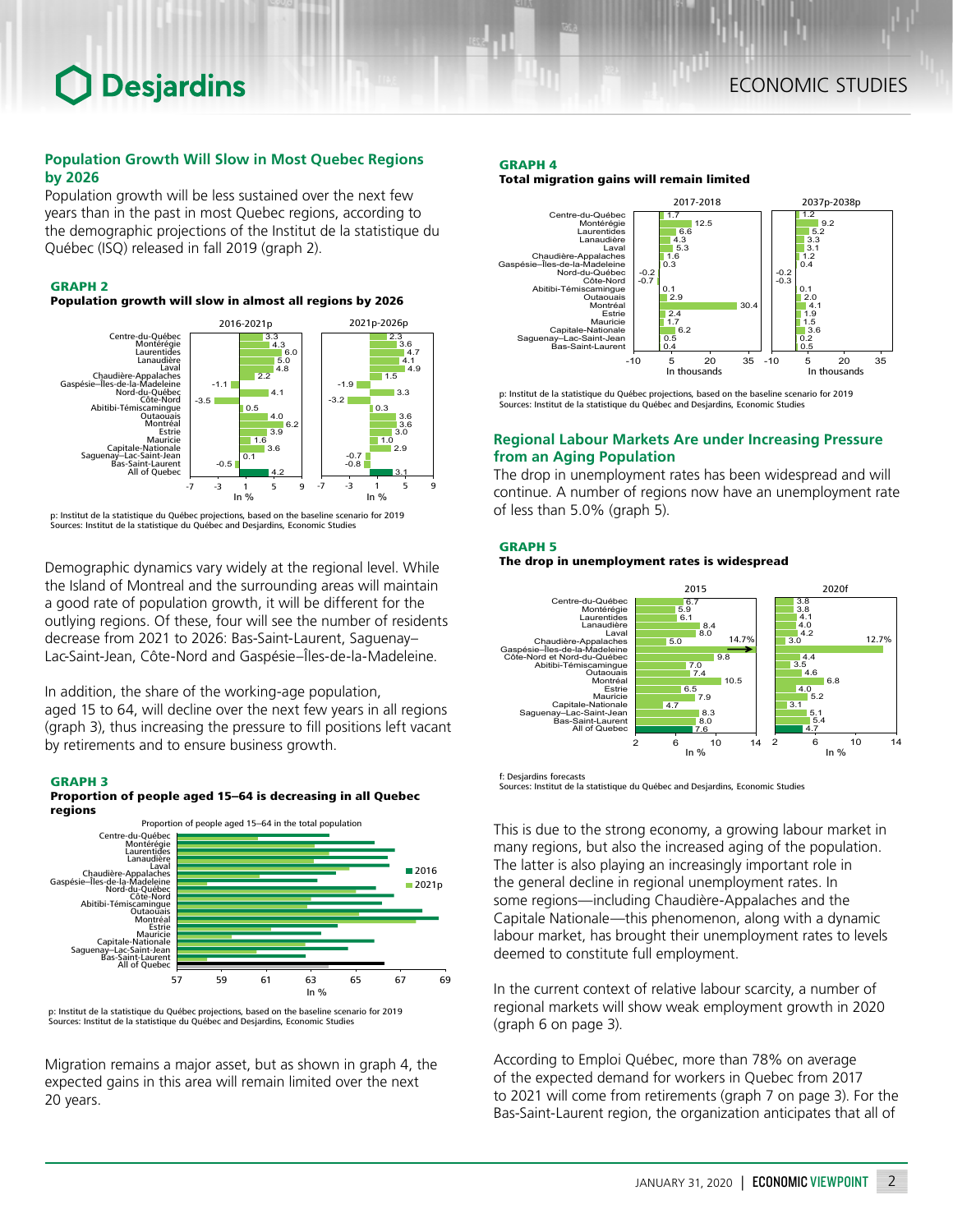## **Desjardins**

#### GRAPH 6



#### GRAPH 7

#### Aging population is boosting retirements



Sources: Emploi-Québec and Desjardins, Economic Studies

the demand will be driven by this phenomenon, as a decrease in total employment is expected during this period.

Another sign of the relative worker shortage is the vacancy rate, which continues to peak in all regions (graph 8). In the third quarter of 2019, there were 137,350 vacancies in Quebec, of which just over two thirds were outside of Montreal.

#### GRAPH 8

#### Vacancy rates reach new heights



Sources: Statistics Canada and Desjardins, Economic Studies

A very large proportion of industries are affected by this phenomenon, including accommodation and food services, retail trade, and information and cultural industries, according to data collected by Statistics Canada.

## **The Residential Market Will Maintain a Good Cruising Speed in 2020**

After several years of increases, during which new construction has continued to surprise by its strength, a lull is expected in 2020 across all regions (graph 9). Despite this slowdown, housing starts will remain quite high overall. The high demand for rental housing due to an aging population and the arrival of immigrants supports this projection.

#### GRAPH 9

### New construction will be down everywhere in 2020



Sources: Canada Mortgage and Housing Corporation and Desjardins, Economic Studies

In Montreal, however, residential activity may slow further as new bylaws on the Island of Montreal come into effect in 2021. The By-law for a diverse metropolis, introduced on June 12, 2019, will require developers of residential projects with 50 or more units to include 20% social housing, 20% affordable housing and 20% family housing in their projects. This could reduce project profitability and jeopardize the execution of certain projects.

Overall, vacancy rates declined in 2019, and in this context remained lower than their average of the past five years. By 2020, most regions will have a rate of less than 3.0%, which is often perceived as a point of equilibrium.

In the resale market for existing homes, another year of growth is expected in all regions (graph 10 on page 4). The economy and, in turn, employment will continue to do well, which will support the existing home market. In addition, mortgage rates will remain low.

The tightening of the balance between supply and demand in many markets (graph 11 on page 4) will maintain some upside pressure on the growth of average sale prices. Sellers will have the upper hand when negotiating in the majority of transactions, especially in Montreal and Laval.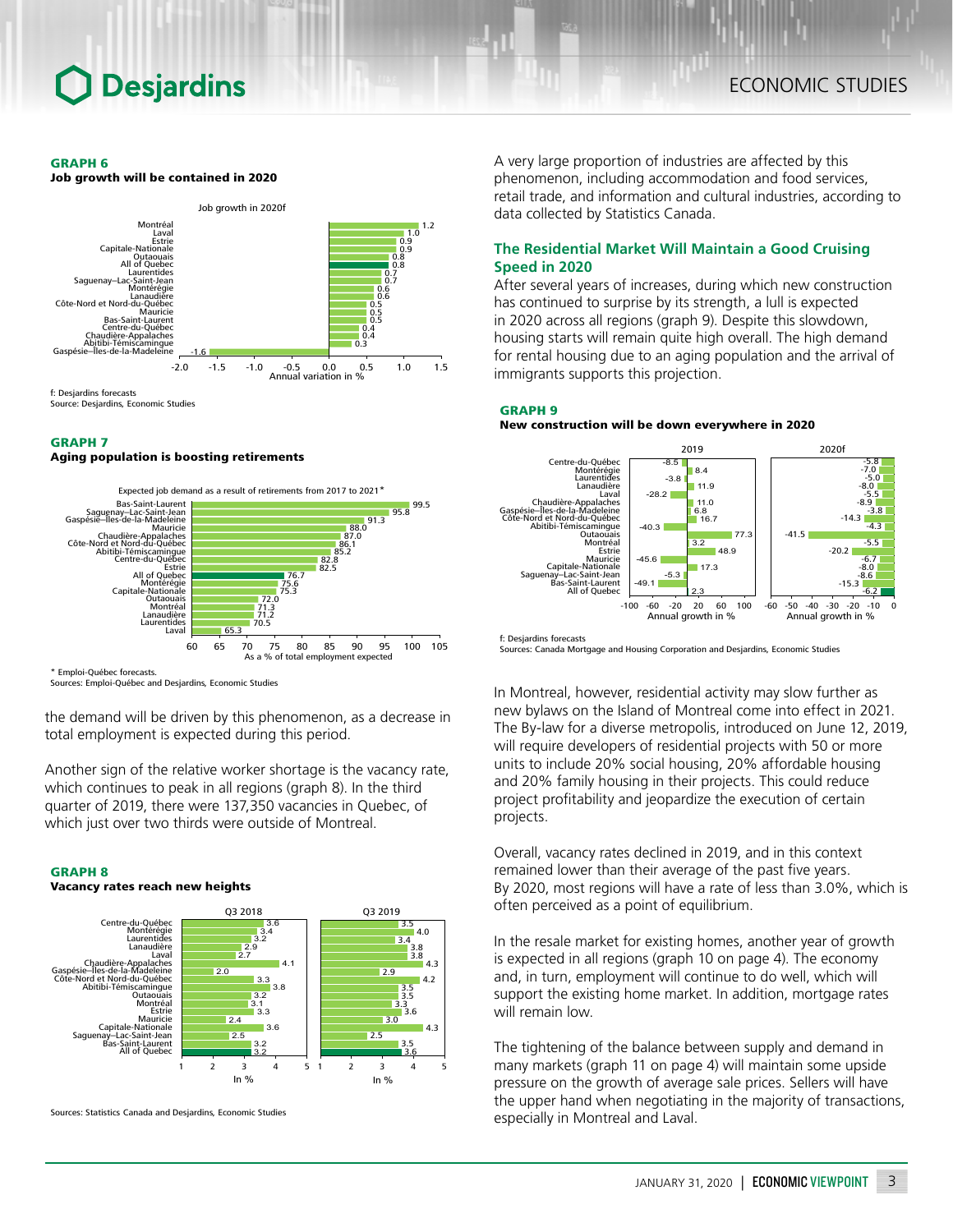## **Desjardins**

#### GRAPH 10

The resale housing market will continue growing in 2020



Sources: Quebec Professional Association of Real Estate Brokers by the Centris system and Desjardins, Economic Studies

#### GRAPH 11

#### It was a seller's market in several markets in 2019



Current listings divided by the number of transactions on the resale market for existing properties. Sources: Quebec Professional Association of Real Estate Brokers by the Centris system and Desjardins, Economic Studies

In Montreal, the real estate market will have to be watched closely. According to the Canada Mortgage and Housing Corporation (CMHC), it has crossed the overheating threshold, making it vulnerable to possible price corrections. In addition, a foreign buyer tax could be imposed, as was done in Vancouver and Toronto.<sup>1</sup>

## **Investment Will Continue to Keep Pace in a Number of Regions**

The outlook for investment growth is generally positive for 2020. Investment is expected to be up in most Quebec regions in 2019, according to the ISQ forecast (graph 12). The Montérégie, Laurentides and Lanaudière regions will be mainly stimulated by major current and upcoming residential developments, including Solar Uniquartier in Brossard (\$1.3B), Habitations Trigone in Saint-Jérôme (\$242M) and District Union in Terrebonne (\$900M). The increase in population and the arrival of several Réseau express métropolitain (REM) stations account for much of this effervescence.

### GRAPH 12

Investment advanced in most regions in 2019



f: Institut de la statistique du Québec forecasts Sources: Institut de la statistique du Québec and Desjardins, Economic Studies

On the Island of Montreal, the amount of money injected into the economy should remain at historically high levels. Projects include the implementation of the REM (\$6.3B), modernization work at Montréal Trudeau International Airport (\$2.5B) and the Royalmount commercial development (\$1.7B). In Laval, the continuation of major revitalization projects, including those related to downtown, will continue to bring their share of investment (e.g., the Central Parc Laval rental project [\$500M] and the Espace Montmorency commercial development [\$450M]).

Projects elsewhere in Quebec include the redevelopment of Route 185 as a highway in the Bas-Saint-Laurent (phase 3) (\$947M), the construction of the new Enfant-Jésus hospital complex in the Capitale-Nationale region (\$650M), the construction of the Kruger Holding tissue plant in Estrie (\$575M), and the improvement of port infrastructure in Pointe-Noire on the Côte Nord (\$280M). Lastly, construction of the Micoua Saguenay power line began in the fall of 2019 (\$793M).

### **Many Issues Await Quebec Regions in 2020**

The number one issue for all Quebec regions is undoubtedly the scarcity of labour. However, there are a number of initiatives and strategies in place to attract and retain workers across Quebec.

The technological shift is another major challenge for all regions. Against the backdrop of a declining labour force in Quebec's regions, the economy must be able to rely on productivity gains to keep growing. The integration of digital technologies and the adaptability of production chains are essential to keep companies competitive and maintain market share.

That being said, each region has its own economic dynamic, which is linked to sectors whose importance in their economies is greater than what is observed in Quebec as a whole. Let's take a quick look at the specific challenges and issues they face.

<sup>1</sup> Zacharie GOUDREAULT, *[Acheteurs étrangers: la taxe promise par Justin Trudeau](https://journalmetro.com/actualites/montreal/2376666/acheteurs-etrangers-la-taxe-promise-par-justin-trudeau-beneficierait-a-montreal/)  [bénéficierait à Montréal](https://journalmetro.com/actualites/montreal/2376666/acheteurs-etrangers-la-taxe-promise-par-justin-trudeau-beneficierait-a-montreal/)*, *Journal Métro*, September 16, 2019.